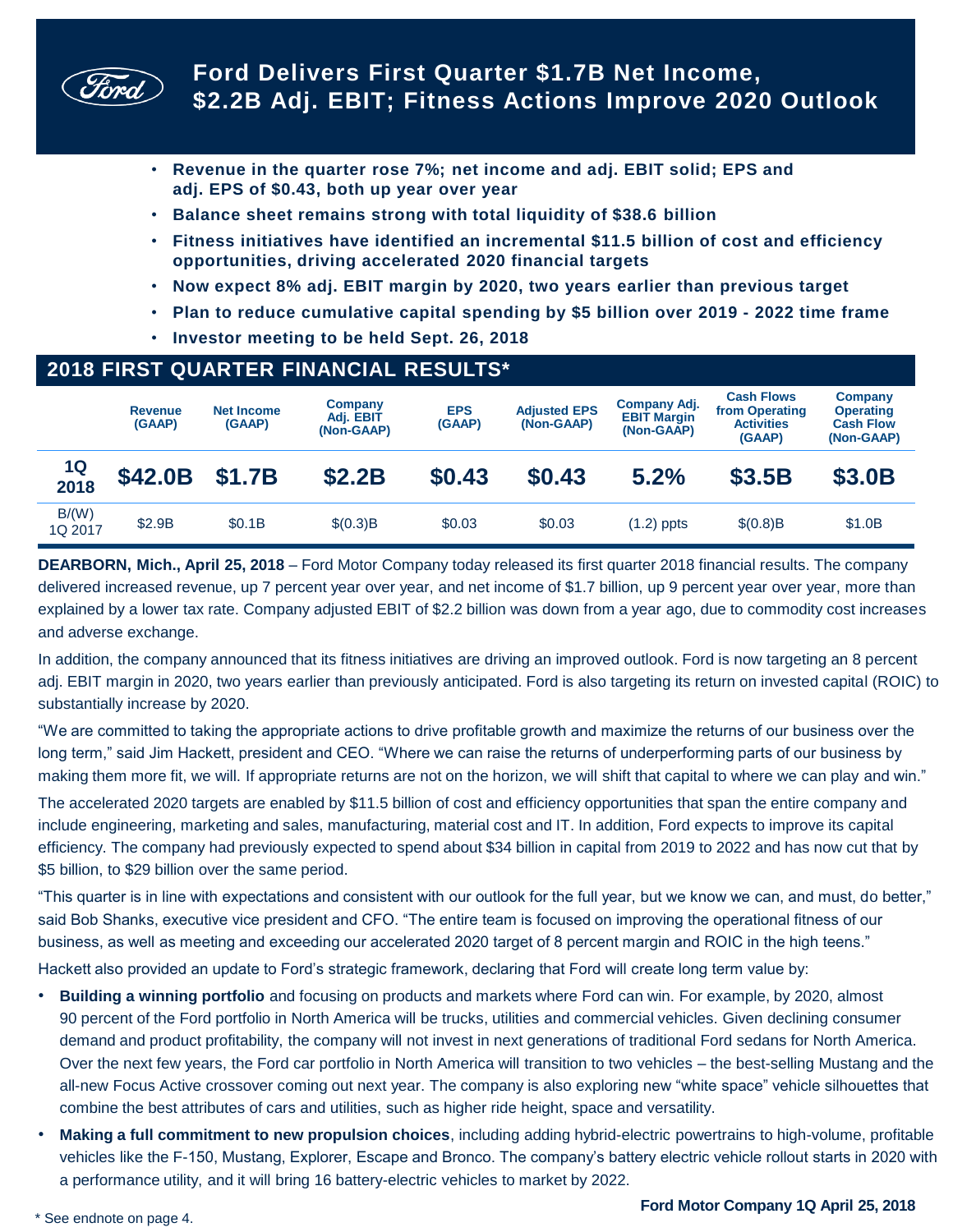- **Build a viable and profitable autonomous technology business** offering the most trusted and human-centered ride-hailing and goods delivery experience.
- **Creating and scaling a mobility platform and experience** that customers and partners will embrace. Ford is targeting to become more than just a provider of mobile solutions. As outlined at CES in January, its ambition is to create the Transportation Mobility Cloud of choice for cities and being an orchestrator of all digital connections from vehicle to street to business to home.

Ford also announced that Ford Credit plans to maintain its managed receivables for the foreseeable future at the same level as it ended the quarter, in order to maintain a strong overall risk profile for Ford.

In addition, the company plans to hold an investor meeting on Sept. 26 of this year to provide investors an update on Ford Motor Company's progress improving the operational fitness of the business, while building toward its vision of the future.

| <b>AUTOMOTIVE SEGMENT RESULTS</b> |                   |                |                     |                    |             |  |  |  |  |  |
|-----------------------------------|-------------------|----------------|---------------------|--------------------|-------------|--|--|--|--|--|
|                                   | <b>Wholesales</b> | <b>Revenue</b> | <b>Market Share</b> | <b>EBIT Margin</b> | <b>EBIT</b> |  |  |  |  |  |
| <b>1Q 2018</b>                    | 1,662K            | \$39.0B        | 6.5%                | 4.4%               | \$1.7B      |  |  |  |  |  |
| B/(W) 1Q<br>2017                  | (41)K             | \$2.5B         | $(0.6)$ ppts        | $(1.6)$ ppts       | \$(0.4)B    |  |  |  |  |  |

| <b>North America</b>                                                                                                                                       |                  | <b>Wholesales</b> | <b>Revenue</b> | <b>Market</b><br><b>Share</b> | <b>EBIT</b><br><b>Margin</b> | <b>EBIT</b> |
|------------------------------------------------------------------------------------------------------------------------------------------------------------|------------------|-------------------|----------------|-------------------------------|------------------------------|-------------|
| • Year-over-year declines in EBIT and EBIT margin more<br>than explained by higher commodity costs                                                         | 1Q 2018          | 796K              | \$24.8B        | 13.5%                         | 7.8%                         | \$1.9B      |
| • Volume, mix and net pricing were positive; total costs<br>were flat excluding commodities                                                                | B/(W)<br>1Q 2017 | 25K               | \$0.8B         | $(0.6)$ ppts                  | $(1.1)$ ppts                 | \$(0.2)B    |
| • Committed to returning EBIT margin to 10% through<br>fitness and making smart choices to play where the<br>company can win                               |                  |                   |                |                               |                              |             |
| <b>South America</b>                                                                                                                                       |                  |                   |                |                               |                              |             |
| • Most key metrics improved year over year as economic<br>recoveries in Brazil and Argentina gain traction                                                 | 1Q 2018          | <b>86K</b>        | \$1.3B         | 8.8%                          | $(11.2)\%$                   | \$(149)M    |
| • Volume up due to industry growth; revenue increase<br>driven by volume and higher pricing                                                                | B/(W)<br>1Q 2017 | <b>16K</b>        | \$0.2B         |                               | $(0.1)$ ppts 10.6 ppts       | \$88M       |
| • Losses in the region improved for the sixth consecutive<br>quarter; EBIT margin improved nearly 50%                                                      |                  |                   |                |                               |                              |             |
| <b>Europe</b>                                                                                                                                              |                  |                   |                |                               |                              |             |
| • Revenue up 18% driven by exchange and higher product<br>driven net pricing, with incentives about flat YoY                                               | 1Q 2018          | 449K              | \$8.9B         | 7.6%                          | 1.3%                         | \$119M      |
| • Net pricing strongly positive due to impact of all-new<br>Fiesta and new EcoSport                                                                        | B/(W)<br>1Q 2017 | $-K$              | \$1.3B         |                               | $(0.4)$ ppts $(1.5)$ ppts    | \$(90)M     |
| " Russia continued to improve; SAAR up 20% and<br>market share up 0.4 percentage points                                                                    |                  |                   |                |                               |                              |             |
| <b>Middle East &amp; Africa</b>                                                                                                                            |                  |                   |                |                               |                              |             |
| • EBIT and EBIT margin improved YoY in the region for<br>the fourth consecutive quarter                                                                    | 1Q 2018          | <b>25K</b>        | \$0.6B         | 3.2%                          | $(8.5)\%$                    | $$$ (54)M   |
| • Revenue was about flat from a year ago, as favorable<br>mix, net pricing and exchange mostly offset lower<br>volume                                      | B/(W)<br>1Q 2017 | (5)K              | $$ - B$        | $(0.6)$ ppts                  | 3.1 ppts                     | \$21M       |
| <b>Asia Pacific</b>                                                                                                                                        |                  |                   |                |                               |                              |             |
| " Loss in the region driven by Ford China<br>• China equity income of \$138 million more than offset by                                                    | <b>1Q 2018</b>   | 306K              | \$3.4B         | 2.7%                          | $(3.6)\%$                    | \$(119)M    |
| engineering costs incurred by Ford for future products,<br>including for newly localized entries, including Lincoln                                        | B/(W)<br>1Q 2017 | (77)K             | \$0.2B         | $(0.6)$ ppts                  | $(8.3)$ ppts                 | \$(267)M    |
| • China loss offset partially by a profit in the rest of the<br>region, including a substantial improvement in India,<br>although it incurred a small loss |                  |                   |                |                               |                              |             |
| • Strengthened collaboration with Mahindra Group; working<br>to jointly develop new SUVs and electric vehicles for India                                   |                  |                   |                |                               |                              |             |

and emerging markets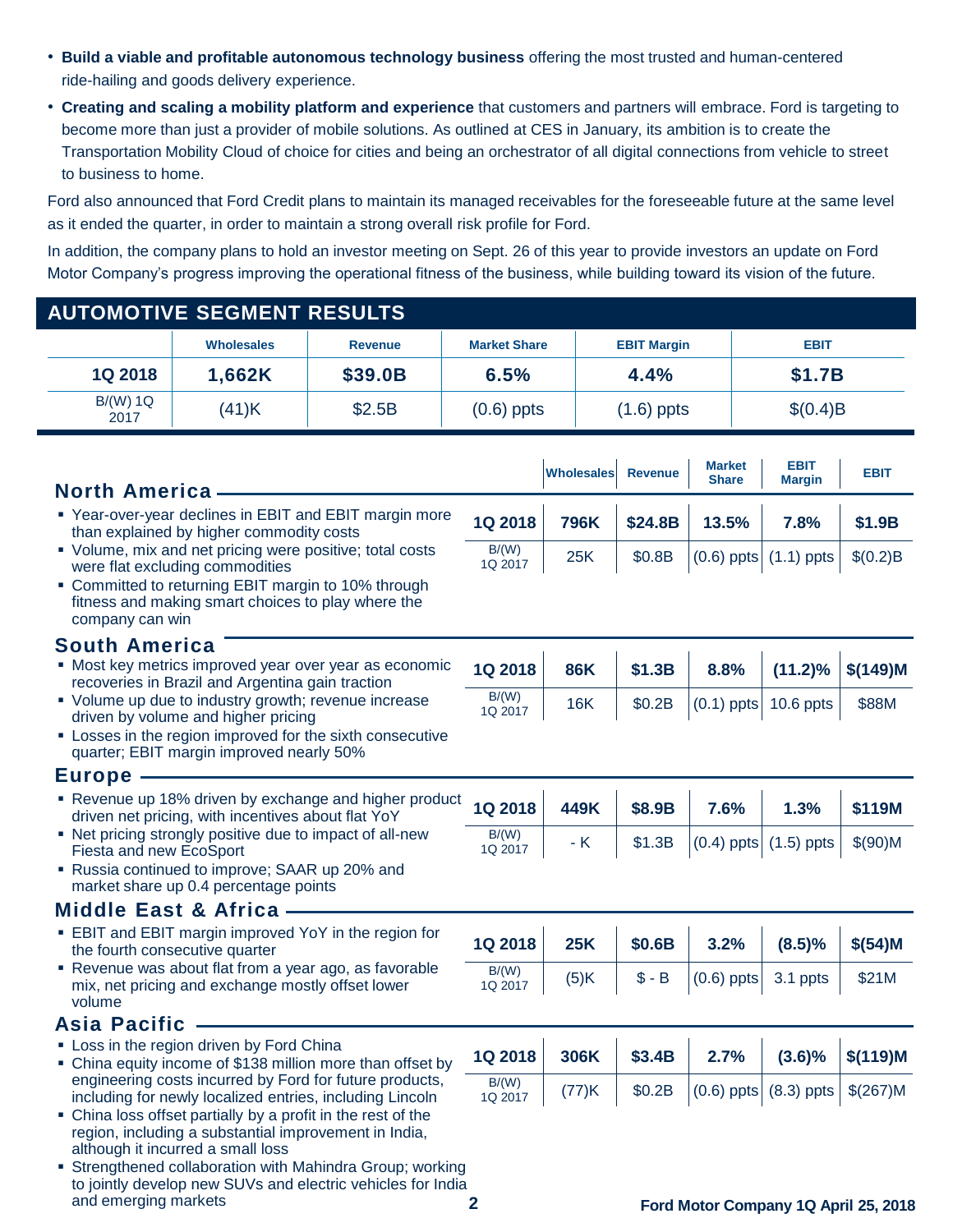## **Mobility Segment Results**

| • Mobility segment generated higher losses compared to a                              |               | <b>EBIT</b> |
|---------------------------------------------------------------------------------------|---------------|-------------|
| year ago, as company continues to invest in autonomous                                | 1Q 2018       | \$(102)M    |
| vehicle and Smart Mobility initiatives<br>• Loss includes one-time investment gain at | B/(W) 1Q 2017 | $$$ (38)M   |
| Smart Mobility of about \$58 million                                                  |               |             |

### **Ford Credit Segment Results**

| ■ Earnings before taxes up 33% from a year ago                        |               | EBT    |  |
|-----------------------------------------------------------------------|---------------|--------|--|
| • Profit led by global receivables growth and lease residual          | 1Q 2018       | \$641M |  |
| performance<br>• Business practices remain disciplined and consistent | B/(W) 1Q 2017 | \$160M |  |
| • Now expect 2018 earnings before taxes to be equal to or             |               |        |  |

lower than 2017

## **CAUTIONARY NOTE ON FORWARD-LOOKING STATEMENTS**

**Statements included or incorporated by reference herein may constitute "forward-looking statements" within the meaning of the Private Securities Litigation Reform Act of 1995. Forward-looking statements are based on expectations, forecasts, and assumptions by our management and involve a number of risks, uncertainties, and other factors that could cause actual results to differ materially from those stated, including, without limitation:**

- **Ford's long-term competitiveness depends on the successful execution of fitness actions;**
- **Industry sales volume, particularly in the United States, Europe, or China, could decline if there is a financial crisis, recession, or significant geopolitical event;**
- **Ford's new and existing products and mobility services are subject to market acceptance;**
- **Ford's results are dependent on sales of larger, more profitable vehicles, particularly in the United States;**
- **Ford may face increased price competition resulting from industry excess capacity, currency fluctuations, or other factors;**
- **Fluctuations in commodity prices, foreign currency exchange rates, and interest rates can have a significant effect on results;**
- **With a global footprint, Ford's results could be adversely affected by economic, geopolitical, protectionist trade policies, or other events;**
- **Ford's production, as well as Ford's suppliers' production, could be disrupted by labor disputes, natural or man-made disasters, financial distress, production difficulties, or other factors;**
- **Ford's ability to maintain a competitive cost structure could be affected by labor or other constraints;**
- **Pension and other postretirement liabilities could adversely affect Ford's liquidity and financial condition;**
- **Economic and demographic experience for pension and other postretirement benefit plans (e.g., discount rates or investment returns) could be worse than Ford has assumed;**
- **Ford's vehicles could be affected by defects that result in delays in new model launches, recall campaigns, or increased warranty costs;**
- **Safety, emissions, fuel economy, and other regulations affecting Ford may become more stringent;**
- **Ford could experience unusual or significant litigation, governmental investigations, or adverse publicity arising out of alleged defects in products, perceived environmental impacts, or otherwise;**
- **Ford's receipt of government incentives could be subject to reduction, termination, or clawback;**
- **Operational systems, security systems, and vehicles could be affected by cyber incidents;**
- **Ford Credit's access to debt, securitization, or derivative markets around the world at competitive rates or in sufficient amounts could be affected by credit rating downgrades, market volatility, market disruption, regulatory requirements, or other factors;**
- **Ford Credit could experience higher-than-expected credit losses, lower-than-anticipated residual values, or higher-than-expected return volumes for leased vehicles;**
- **Ford Credit could face increased competition from banks, financial institutions, or other third parties seeking to increase their share of financing Ford vehicles; and**
- **Ford Credit could be subject to new or increased credit regulations, consumer or data protection regulations, or other regulations.**

**We cannot be certain that any expectation, forecast, or assumption made in preparing forward-looking statements will prove accurate, or that any projection will be realized. It is to be expected that there may be differences between projected and actual results. Our forward-looking statements speak only as of the date of their initial issuance, and we do not undertake any obligation to update or revise publicly any forward-looking statement, whether as a result of new information, future events, or otherwise. For additional discussion, see "Item 1A. Risk Factors" in our Annual Report on Form 10-K for the year ended December 31, 2017, as updated by subsequent Quarterly Reports on Form 10-Q and Current Reports on Form 8-K.**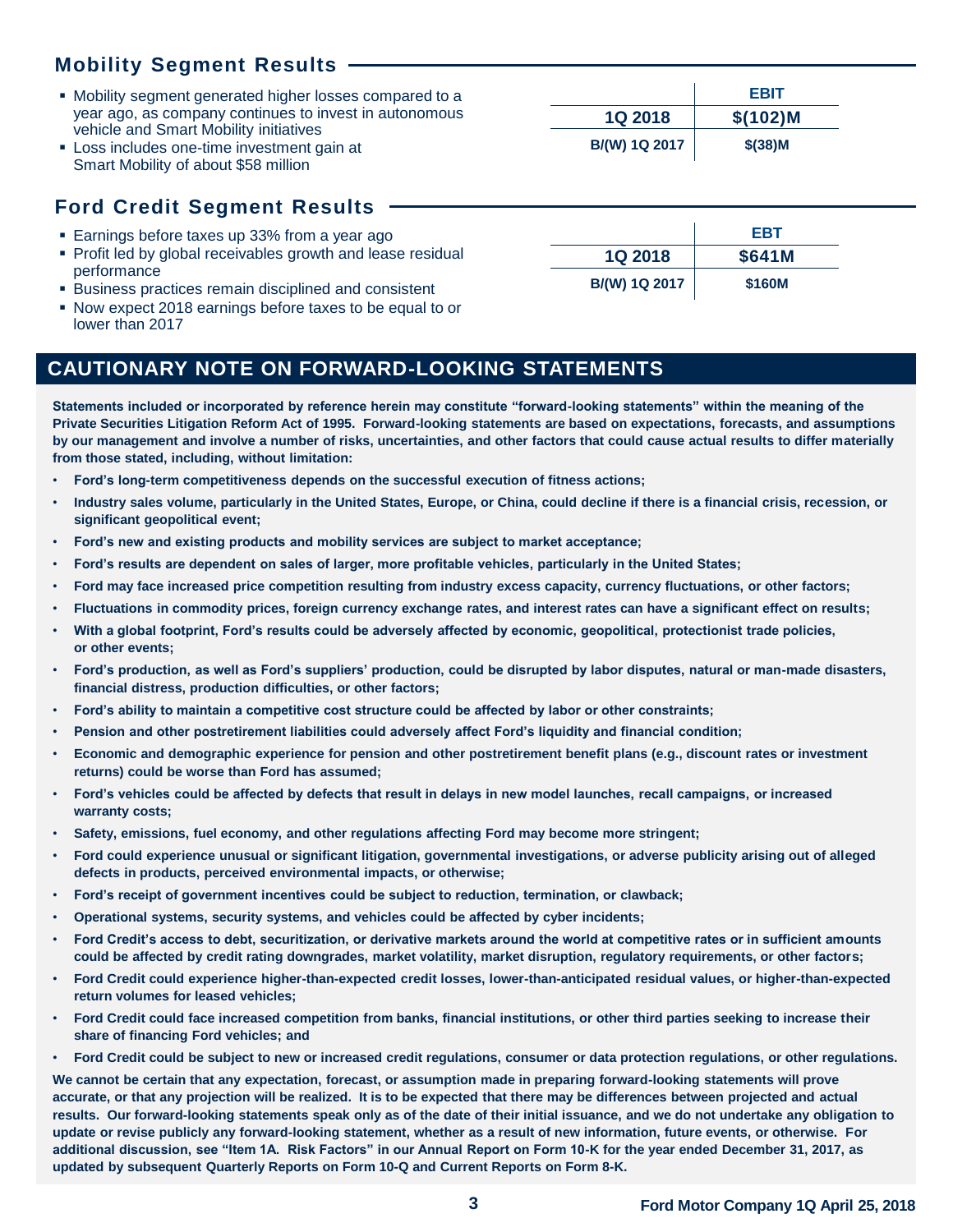## **CONFERENCE CALL DETAILS**

Ford Motor Company [NYSE:F] and Ford Motor Credit Company release their 2018 first quarter financial results at 4:15 p.m. EDT today.

Following the release, Jim Hackett, Ford president and chief executive officer, and Bob Shanks, Ford executive vice president and chief financial officer, will host a conference call at 5:30 p.m. EDT to discuss the results.

The presentation and supporting materials are available at www.shareholder.ford.com. Representatives of the investment community and the news media will have the opportunity to ask questions on the call.

Access Information – Wednesday, April 25, 2018

#### **Ford Earnings Call: 5:30 p.m. EDT**

Toll-Free: 1.877.870.8664 International: 1.970.297.2423 Passcode: Ford Earnings Web: [www.shareholder.ford.com](http://www.shareholder.ford.com/)

#### **REPLAY**

(Available after 9:30 p.m. EDT the day of the event through May 3, 2018) www.shareholder.ford.com Toll-Free: 1.855.859.2056 International: 1.404.537.3406 Passcode: 95413411

#### **About Ford Motor Company**

Ford Motor Company is a global company based in Dearborn, Michigan. The company designs, manufactures, markets and services a full line of Ford cars, trucks, SUVs, electrified vehicles and Lincoln luxury vehicles, provides financial services through Ford Motor Credit Company and is pursuing leadership positions in electrification, autonomous vehicles and mobility solutions. Ford employs approximately 202,000 people worldwide. For more information regarding Ford, its products and Ford Motor Credit Company, please visit [www.corporate.ford.com](http://www.corporate.ford.com/).

The following applies to the information throughout this release:

- See tables later in this release for the nature and amount of special items, and reconciliations of the non-GAAP financial measures designated as "adjusted" and "Company Operating Cash Flow" to the most comparable financial measures calculated in accordance with U.S. generally accepted accounting principles ("GAAP").
- Wholesale unit sales and production volumes include Ford brand and Jiangling Motors Corporation ("JMC") brand vehicles produced and sold in China by our unconsolidated affiliates; revenue does not include these sales. See materials supporting the April 25, 2018 conference call at www.shareholder.ford.com for further discussion of wholesale unit volumes.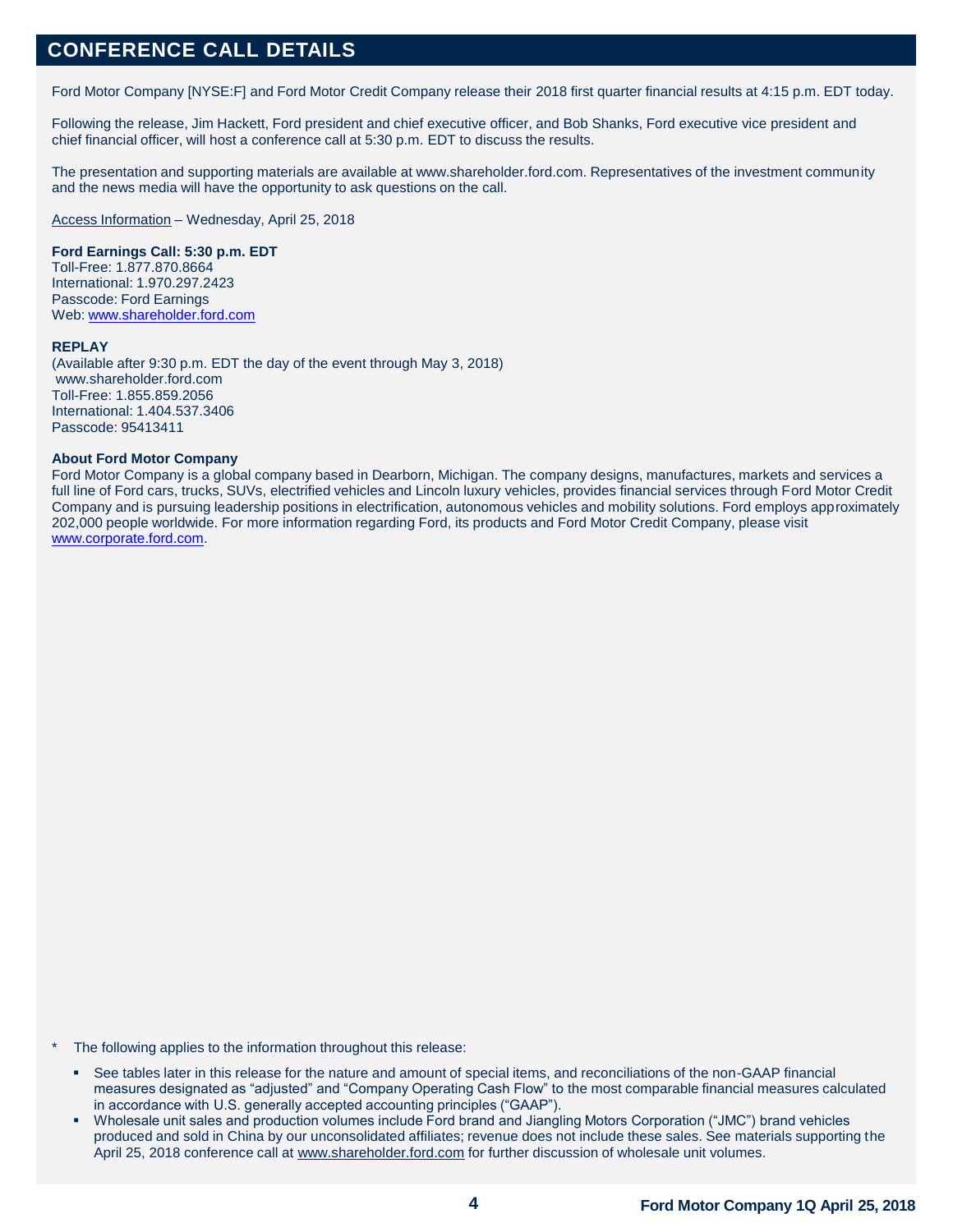### **FORD MOTOR COMPANY AND SUBSIDIARIES CONSOLIDATED INCOME STATEMENT (in millions, except per share amounts)**

|                                                                                | For the periods ended March 31, |                      |        |
|--------------------------------------------------------------------------------|---------------------------------|----------------------|--------|
|                                                                                | 2017                            |                      | 2018   |
|                                                                                |                                 | <b>First Quarter</b> |        |
|                                                                                |                                 | (unaudited)          |        |
| <b>Revenues</b>                                                                |                                 |                      |        |
| Automotive                                                                     | \$<br>36,475 \$                 |                      | 39,012 |
| <b>Ford Credit</b>                                                             | 2,669                           |                      | 2,943  |
| <b>Mobility</b>                                                                | 2                               |                      | 4      |
| <b>Total revenues</b>                                                          | 39,146                          |                      | 41,959 |
| <b>Costs and expenses</b>                                                      |                                 |                      |        |
| Cost of sales                                                                  | 32,700                          |                      | 35,753 |
| Selling, administrative, and other expenses                                    | 2,764                           |                      | 2,747  |
| Ford Credit interest, operating, and other expenses                            | 2,218                           |                      | 2,338  |
| Total costs and expenses                                                       | 37,682                          |                      | 40,838 |
| Interest expense on Automotive debt                                            | 279                             |                      | 275    |
| Interest expense on Other debt                                                 | 14                              |                      | 14     |
| Other income/(loss), net                                                       | 734                             |                      | 863    |
| Equity in net income of affiliated companies                                   | 346                             |                      | 224    |
| Income before income taxes                                                     | 2,251                           |                      | 1,919  |
| Provision for/(Benefit from) income taxes                                      | 652                             |                      | 174    |
| <b>Net income</b>                                                              | 1,599                           |                      | 1,745  |
| Less: Income/(Loss) attributable to noncontrolling interests                   | $\overline{7}$                  |                      | 9      |
| Net income attributable to Ford Motor Company                                  | \$<br>1,592 \$                  |                      | 1,736  |
|                                                                                |                                 |                      |        |
| EARNINGS PER SHARE ATTRIBUTABLE TO FORD MOTOR COMPANY COMMON AND CLASS B STOCK |                                 |                      |        |

| Basic income            | 0.40 | 0.44 |
|-------------------------|------|------|
| Diluted income          | 0.40 | 0.43 |
| Cash dividends declared | 0.20 | 0.28 |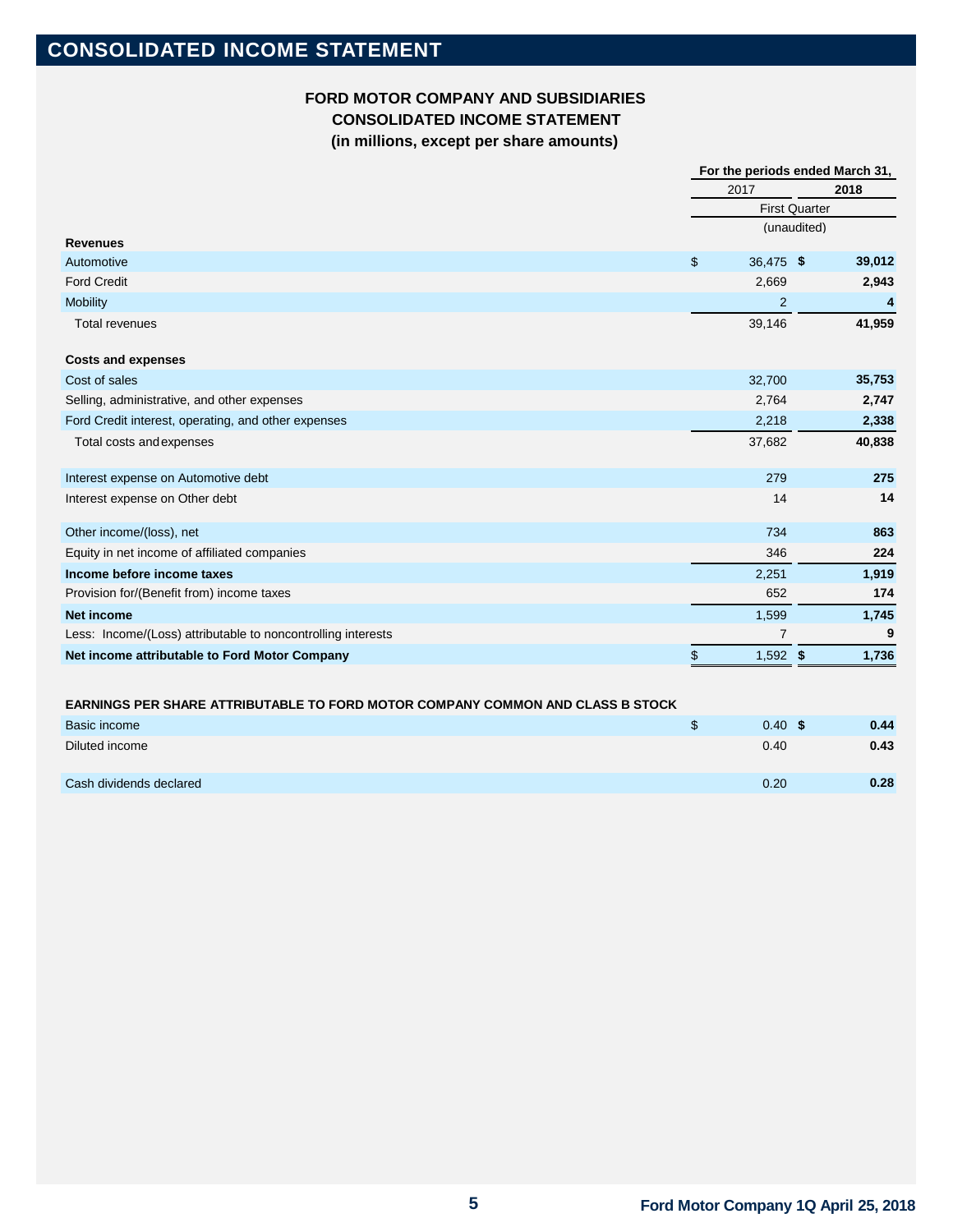### **FORD MOTOR COMPANY AND SUBSIDIARIES CONSOLIDATED BALANCE SHEET (in millions)**

|                                                                                               |    | December 31,<br>2017 |  | March 31,<br>2018 |  |
|-----------------------------------------------------------------------------------------------|----|----------------------|--|-------------------|--|
|                                                                                               |    | (unaudited)          |  |                   |  |
| <b>ASSETS</b>                                                                                 |    |                      |  |                   |  |
| Cash and cash equivalents                                                                     | \$ | 18,492 \$            |  | 17,940            |  |
| Marketable securities                                                                         |    | 20,435               |  | 22,131            |  |
| Ford Credit finance receivables, net                                                          |    | 52,210               |  | 54,680            |  |
| Trade and other receivables, less allowances of \$392 and \$411                               |    | 10,599               |  | 12,386            |  |
| Inventories                                                                                   |    | 11,176               |  | 12,371            |  |
| Other assets                                                                                  |    | 3,889                |  | 3,756             |  |
| <b>Total current assets</b>                                                                   |    | 116,801              |  | 123,264           |  |
| Ford Credit finance receivables, net                                                          |    | 56,182               |  | 57,121            |  |
| Net investment in operating leases                                                            |    | 28,235               |  | 28,331            |  |
| Net property                                                                                  |    | 35,327               |  | 36,118            |  |
| Equity in net assets of affiliated companies                                                  |    | 3,085                |  | 3,213             |  |
| Deferred income taxes                                                                         |    | 10,762               |  | 10,637            |  |
| Other assets                                                                                  |    | 8,104                |  | 8,546             |  |
| <b>Total assets</b>                                                                           | \$ | 258,496 \$           |  | 267,230           |  |
| <b>LIABILITIES</b>                                                                            |    |                      |  |                   |  |
| Payables                                                                                      | \$ | $23,282$ \$          |  | 25,480            |  |
| Other liabilities and deferred revenue                                                        |    | 19,697               |  | 21,415            |  |
| Automotive debt payable within one year                                                       |    | 3,356                |  | 3,751             |  |
| Ford Credit debt payable within one year                                                      |    | 48,265               |  | 49,232            |  |
| <b>Total current liabilities</b>                                                              |    | 94,600               |  | 99,878            |  |
| Other liabilities and deferred revenue                                                        |    | 24,711               |  | 24,845            |  |
| Automotive long-term debt                                                                     |    | 12,575               |  | 12,071            |  |
| Ford Credit long-term debt                                                                    |    | 89,492               |  | 92,681            |  |
| Other long-term debt                                                                          |    | 599                  |  | 599               |  |
| Deferred income taxes                                                                         |    | 815                  |  | 622               |  |
| <b>Total liabilities</b>                                                                      |    | 222,792              |  | 230,696           |  |
| Redeemable noncontrolling interest                                                            |    | 98                   |  | 98                |  |
| <b>EQUITY</b>                                                                                 |    |                      |  |                   |  |
| Common Stock, par value \$.01 per share (3,998 million shares issued of 6 billion authorized) |    | 40                   |  | 40                |  |
| Class B Stock, par value \$.01 per share (71 million shares issued of 530 million authorized) |    | $\mathbf{1}$         |  | 1                 |  |
| Capital in excess of par value of stock                                                       |    | 21,843               |  | 21,841            |  |
| Retained earnings                                                                             |    | 21,906               |  | 22,529            |  |
| Accumulated other comprehensive income/(loss)                                                 |    | (6,959)              |  | (6, 669)          |  |
| <b>Treasury stock</b>                                                                         |    | (1,253)              |  | (1, 342)          |  |
| Total equity attributable to Ford Motor Company                                               |    | 35,578               |  | 36,400            |  |
| Equity attributable to noncontrolling interests                                               |    | 28                   |  | 36                |  |
| <b>Total equity</b>                                                                           |    | 35,606               |  | 36,436            |  |
| <b>Total liabilities and equity</b>                                                           | \$ | 258,496 \$           |  | 267,230           |  |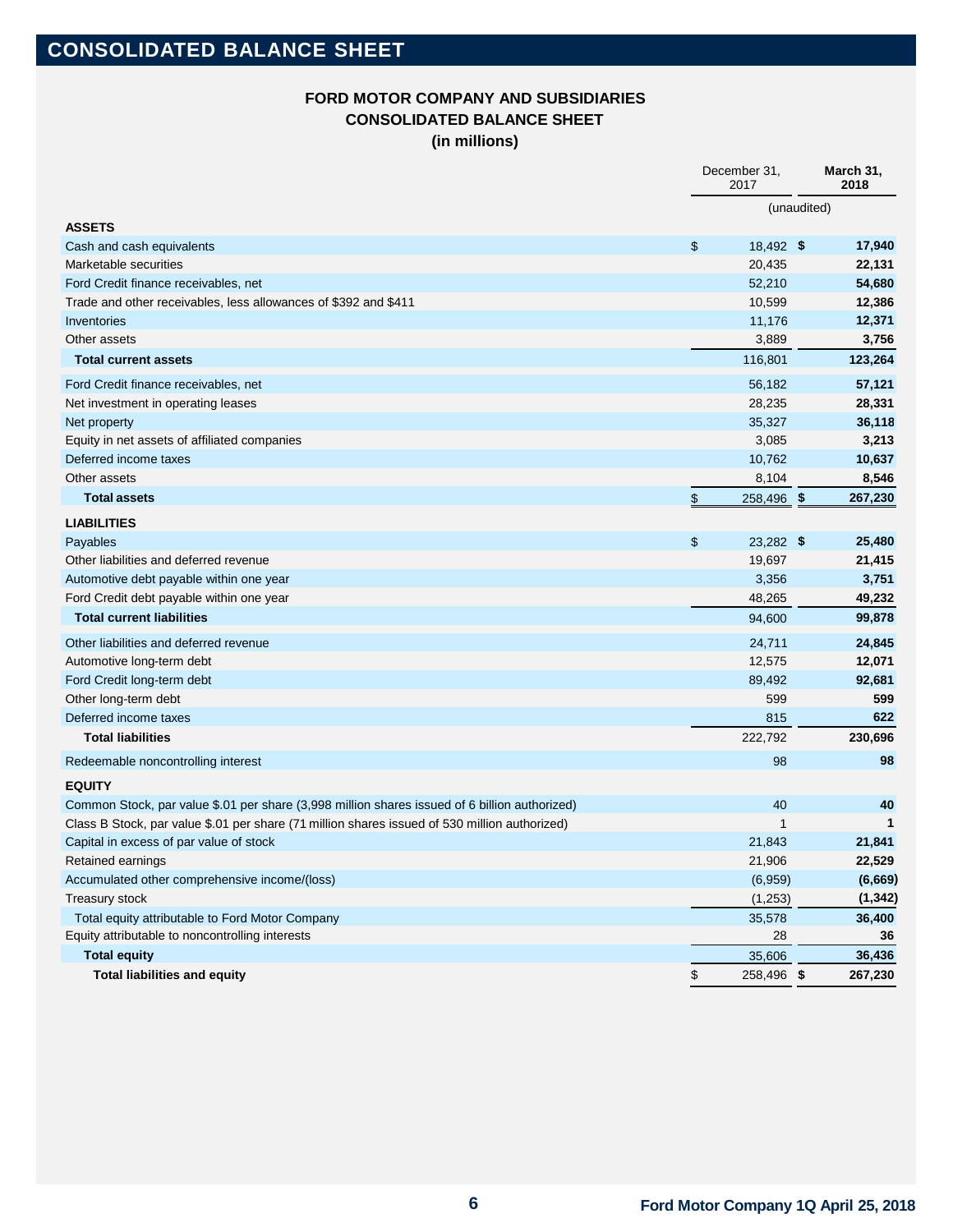# **CONSOLIDATED STATEMENT OF CASH FLOWS**

### **FORD MOTOR COMPANY AND SUBSIDIARIES CONDENSED CONSOLIDATED STATEMENT OF CASH FLOWS**

**(in millions)**

|                                                                                |                   |                      | For the periods ended March 31, |  |  |
|--------------------------------------------------------------------------------|-------------------|----------------------|---------------------------------|--|--|
|                                                                                | 2017              |                      | 2018                            |  |  |
|                                                                                |                   | <b>First Quarter</b> |                                 |  |  |
|                                                                                |                   | (unaudited)          |                                 |  |  |
| Cash flows from operating activities                                           |                   |                      |                                 |  |  |
| Net cash provided by/(used in) operating activities                            | \$<br>$4,336$ \$  |                      | 3,514                           |  |  |
| Cash flows from investing activities                                           |                   |                      |                                 |  |  |
| Capital spending                                                               | (1,706)           |                      | (1,779)                         |  |  |
| Acquisitions of finance receivables and operating leases                       | (13, 467)         |                      | (15, 683)                       |  |  |
| Collections of finance receivables and operating leases                        | 10,695            |                      | 12,956                          |  |  |
| Purchases of equity and debt securities                                        | (8,878)           |                      | (7, 867)                        |  |  |
| Sales and maturities of equity and debt securities                             | 9,551             |                      | 6,040                           |  |  |
| Settlements of derivatives                                                     | 156               |                      | (61)                            |  |  |
| Other                                                                          | (3)               |                      | (150)                           |  |  |
| Net cash provided by/(used in) investing activities                            | (3,652)           |                      | (6, 544)                        |  |  |
| Cash flows from financing activities                                           |                   |                      |                                 |  |  |
| Cash dividends                                                                 | (795)             |                      | (1, 113)                        |  |  |
| Purchases of common stock                                                      |                   |                      | (89)                            |  |  |
| Net changes in short-term debt                                                 | 658               |                      | (909)                           |  |  |
| Proceeds from issuance of other debt                                           | 13,253            |                      | 16,953                          |  |  |
| Principal payments on other debt                                               | (11, 911)         |                      | (12, 360)                       |  |  |
| Other                                                                          | (85)              |                      | (68)                            |  |  |
| Net cash provided by/(used in) financing activities                            | 1,120             |                      | 2,414                           |  |  |
| Effect of exchange rate changes on cash, cash equivalents, and restricted cash | 101               |                      | 115                             |  |  |
|                                                                                |                   |                      |                                 |  |  |
| Net increase/(decrease) in cash, cash equivalents, and restricted cash         | \$<br>1,905       | \$                   | (501)                           |  |  |
| Cash, cash equivalents, and restricted cash at January 1                       | \$<br>16,019 \$   |                      | 18,638                          |  |  |
| Net increase/(decrease) in cash, cash equivalents, and restricted cash         | 1,905             |                      | (501)                           |  |  |
| Cash, cash equivalents, and restricted cash at March 31                        | \$<br>$17,924$ \$ |                      | 18,137                          |  |  |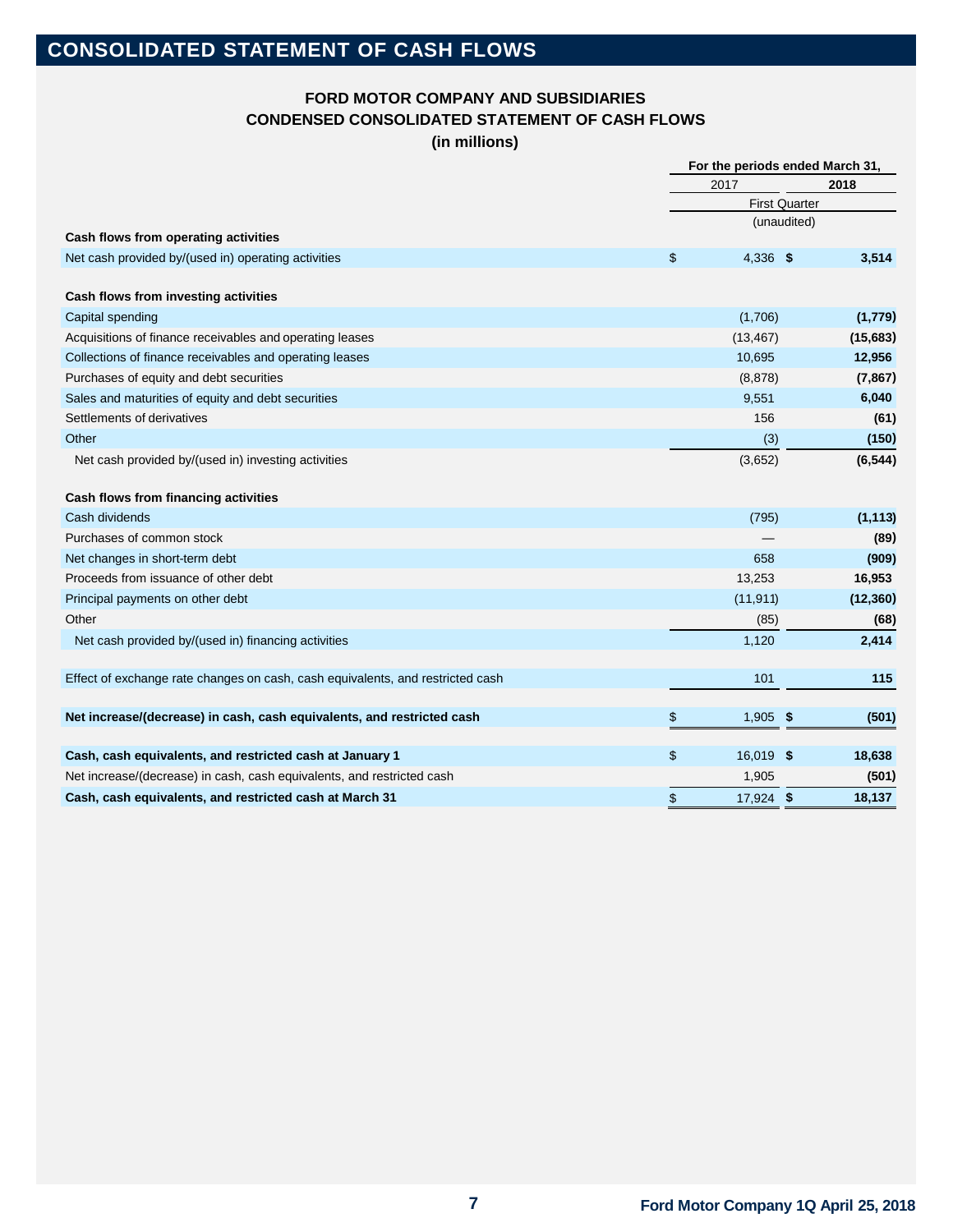# **SUPPLEMENTAL FINANCIAL INFORMATION**

*Selected Income Statement Information.* The following table provides supplemental income statement information, by segment (in millions):

|                                                                 | For the period ended March 31, 2018 |    |                 |                |                                      |    |                 |  |                    |                     |        |
|-----------------------------------------------------------------|-------------------------------------|----|-----------------|----------------|--------------------------------------|----|-----------------|--|--------------------|---------------------|--------|
|                                                                 | <b>First Quarter</b>                |    |                 |                |                                      |    |                 |  |                    |                     |        |
|                                                                 |                                     |    |                 |                | <b>Company excluding Ford Credit</b> |    |                 |  |                    |                     |        |
|                                                                 | <b>Automotive</b>                   |    | <b>Mobility</b> |                | Other (a)                            |    | <b>Subtotal</b> |  | <b>Ford Credit</b> | <b>Consolidated</b> |        |
| <b>Revenues</b>                                                 | \$<br>39,012 \$                     |    | $\overline{4}$  | $\mathfrak{F}$ | $\qquad \qquad$                      | \$ | 39,016 \$       |  | $2,943$ \$         |                     | 41,959 |
| Total costs and expenses                                        | 38,146                              |    | 164             |                | 190                                  |    | 38,500          |  | 2,338              |                     | 40,838 |
| Interest expense on Automotive debt                             |                                     |    |                 |                | 275                                  |    | 275             |  |                    |                     | 275    |
| Interest expense on Other debt                                  |                                     |    |                 |                | 14                                   |    | 14              |  |                    |                     | 14     |
| Other income/(loss), net                                        | 648                                 |    | 58              |                | 127                                  |    | 833             |  | 30                 |                     | 863    |
| Equity in net income of affiliated companies                    | 218                                 |    |                 |                |                                      |    | 218             |  | 6                  |                     | 224    |
| Income/(loss) before income taxes                               | 1,732                               |    | (102)           |                | (352)                                |    | 1,278           |  | 641                |                     | 1,919  |
| Provision for/(Benefit from) income taxes                       | 345                                 |    | (25)            |                | (86)                                 |    | 234             |  | (60)               |                     | 174    |
| Net income/(Loss)                                               | 1,387                               |    | (77)            |                | (266)                                |    | 1,044           |  | 701                |                     | 1,745  |
| Less: Income/(Loss) attributable to<br>noncontrolling interests | 9                                   |    |                 |                |                                      |    | 9               |  |                    |                     | 9      |
| Net income/(Loss) attributable to Ford<br><b>Motor Company</b>  | \$<br>1,378                         | \$ | $(77)$ \$       |                | $(266)$ \$                           |    | $1,035$ \$      |  | 701                | - \$                | 1,736  |

(a) Other includes Corporate Other, Interest on Debt, and Special Items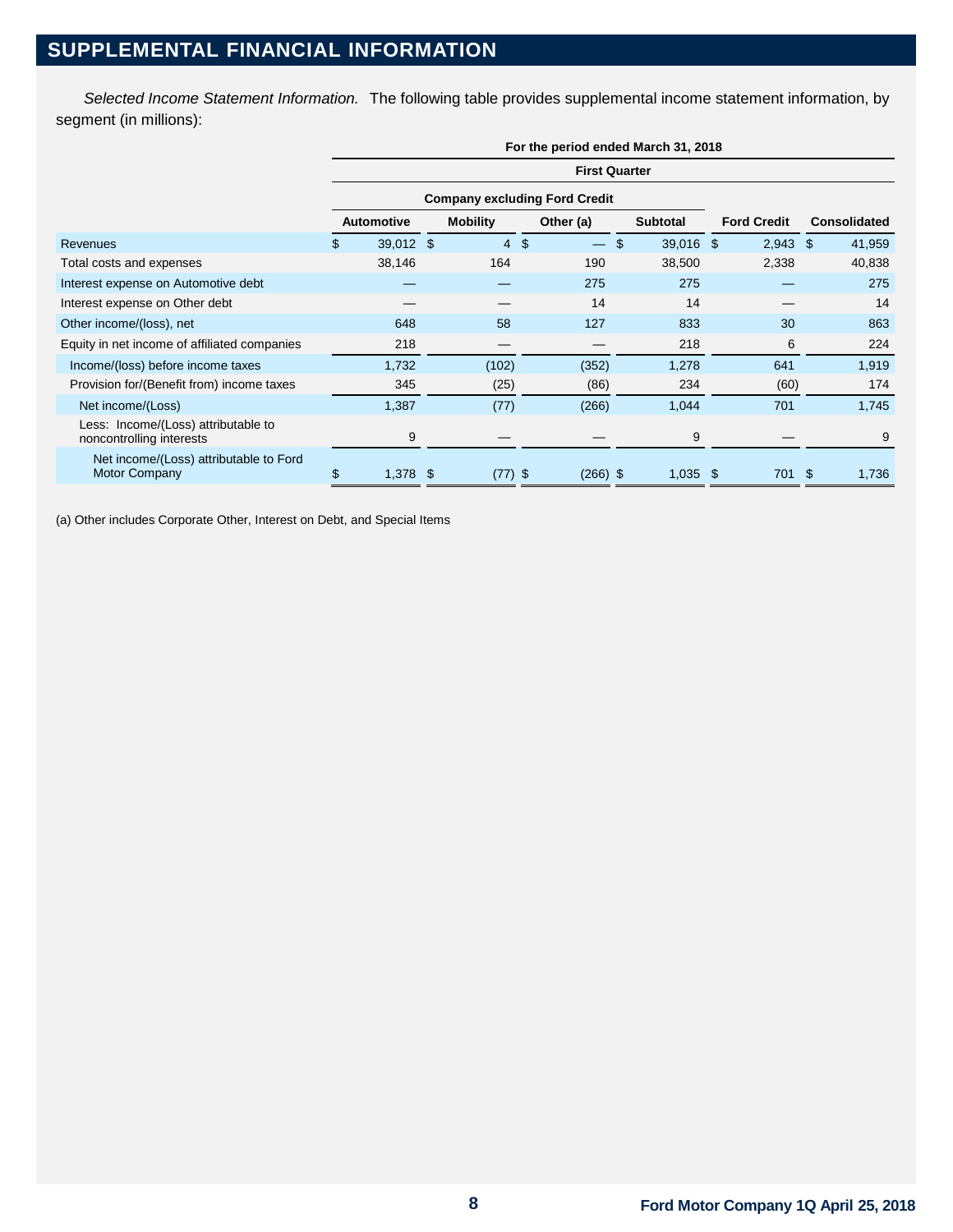#### **SUPPLEMENTAL FINANCIAL INFORMATION** *Item 2. Management's Discussion and Analysis of Financial Condition and Results of Operations (Continued)*

*Selected Balance Sheet Information.* The following tables provide supplemental balance sheet information (in millions):

|                                              | March 31, 2018 |                                            |                    |            |                          |                     |  |  |
|----------------------------------------------|----------------|--------------------------------------------|--------------------|------------|--------------------------|---------------------|--|--|
| <b>Assets</b>                                |                | Company<br>excluding<br><b>Ford Credit</b> | <b>Ford Credit</b> |            | <b>Eliminations</b>      | <b>Consolidated</b> |  |  |
| Cash and cash equivalents                    | \$             | $9,174$ \$                                 |                    | 8,766 \$   | $\overline{\phantom{0}}$ | 17,940<br>\$        |  |  |
| Marketable securities                        |                | 18,423                                     |                    | 3,708      |                          | 22,131              |  |  |
| Ford Credit finance receivables, net         |                |                                            |                    | 54,680     |                          | 54,680              |  |  |
| Trade and other receivables, less allowances |                | 4,281                                      |                    | 8,105      |                          | 12,386              |  |  |
| Inventories                                  |                | 12,371                                     |                    |            |                          | 12,371              |  |  |
| Other assets                                 |                | 2,563                                      |                    | 1,193      |                          | 3,756               |  |  |
| Receivable from other segments               |                | 441                                        |                    | 1,647      | (2,088)                  |                     |  |  |
| Total current assets                         |                | 47,253                                     |                    | 78,099     | (2,088)                  | 123,264             |  |  |
| Ford Credit finance receivables, net         |                |                                            |                    | 57,121     |                          | 57,121              |  |  |
| Net investment in operating leases           |                | 1,616                                      |                    | 26,715     |                          | 28,331              |  |  |
| Net property                                 |                | 35,937                                     |                    | 181        |                          | 36,118              |  |  |
| Equity in net assets of affiliated companies |                | 3,096                                      |                    | 117        |                          | 3,213               |  |  |
| Deferred income taxes                        |                | 12,702                                     |                    | 239        | (2, 304)                 | 10,637              |  |  |
| Other assets                                 |                | 6,938                                      |                    | 1,608      |                          | 8,546               |  |  |
| Receivable from other segments               |                |                                            |                    | 502        | (503)                    |                     |  |  |
| <b>Total assets</b>                          | \$             | 107,543                                    | -\$                | 164,582 \$ | $(4,895)$ \$             | 267,230             |  |  |

| Liabilities                              | Company<br>excluding<br><b>Ford Credit</b> | <b>Ford Credit</b> | <b>Eliminations</b> |     | <b>Consolidated</b> |
|------------------------------------------|--------------------------------------------|--------------------|---------------------|-----|---------------------|
| Payables                                 | \$<br>24,126 \$                            | $1,354$ \$         |                     | $-$ | \$<br>25,480        |
| Other liabilities and deferred revenue   | 19,989                                     | 1,426              |                     |     | 21,415              |
| Automotive debt payable within one year  | 3,751                                      |                    |                     |     | 3,751               |
| Ford Credit debt payable within one year |                                            | 49,232             |                     |     | 49,232              |
| Payable to other segments                | 2,088                                      |                    | (2,088)             |     |                     |
| Total current liabilities                | 49,954                                     | 52,012             | (2,088)             |     | 99,878              |
| Other liabilities and deferred revenue   | 23,417                                     | 1,428              |                     |     | 24,845              |
| Automotive long-term debt                | 12,071                                     |                    |                     |     | 12,071              |
| Ford Credit long-term debt               |                                            | 92,681             |                     |     | 92,681              |
| Other long-term debt                     | 599                                        |                    |                     |     | 599                 |
| Deferred income taxes                    | 150                                        | 2,776              | (2,304)             |     | 622                 |
| Payable to other segments                | 503                                        |                    | (503)               |     |                     |
| <b>Total liabilities</b>                 | 86,694                                     | \$<br>148,897      | $(4,895)$ \$<br>-\$ |     | 230,696             |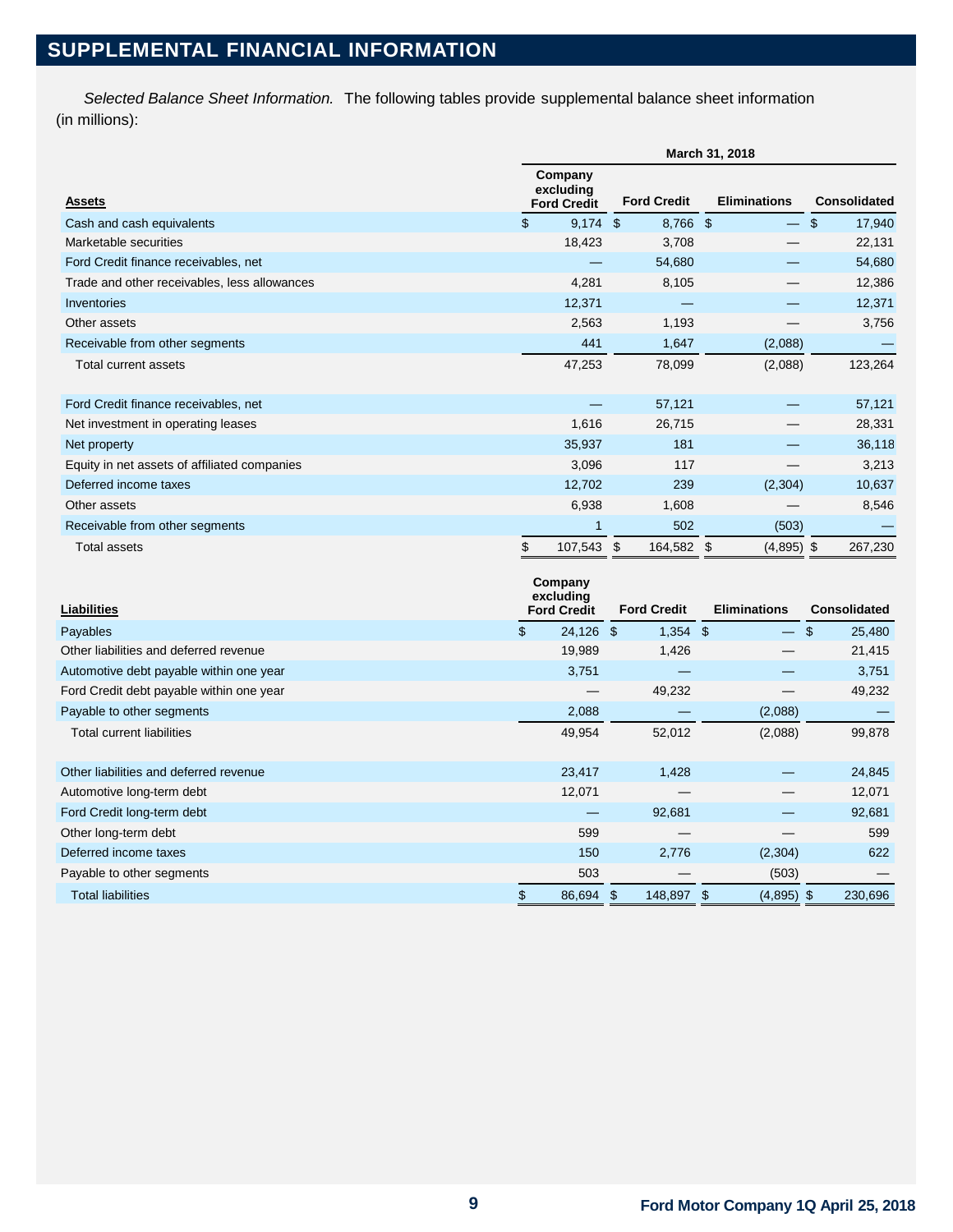#### **SUPPLEMENTAL FINANCIAL INFORMATION** *Item 2. Management's Discussion and Analysis of Financial Condition and Results of Operations (Continued)*

*Selected Cash Flow Information.* The following tables provide supplemental cash flow information (in millions):

|                                                     | For the period ended March 31, 2018        |                    |                          |                     |  |  |
|-----------------------------------------------------|--------------------------------------------|--------------------|--------------------------|---------------------|--|--|
|                                                     | <b>First Quarter</b>                       |                    |                          |                     |  |  |
| <b>Cash flows from operating activities</b>         | Company<br>excluding<br><b>Ford Credit</b> | <b>Ford Credit</b> | <b>Eliminations</b>      | <b>Consolidated</b> |  |  |
| Net cash provided by/(used in) operating activities | 3.829                                      | $(315)$ \$         | $\overline{\phantom{m}}$ | 3,514<br>-S         |  |  |

| Cash flows from investing activities                     | Company<br>excluding<br><b>Ford Credit</b> | <b>Ford Credit</b> | <b>Eliminations</b> | <b>Consolidated</b> |
|----------------------------------------------------------|--------------------------------------------|--------------------|---------------------|---------------------|
| Capital spending                                         | \$<br>$(1,769)$ \$                         | $(10)$ \$          |                     | - \$<br>(1,779)     |
| Acquisitions of finance receivables and operating leases |                                            | (15,683)           |                     | (15,683)            |
| Collections of finance receivables and operating leases  |                                            | 12.956             |                     | 12,956              |
| Purchases of equity and debt securities                  | (5,580)                                    | (2, 287)           |                     | (7,867)             |
| Sales and maturities of equity and debt securities       | 4.618                                      | 1,422              |                     | 6,040               |
| Settlements of derivatives                               | (161)                                      | 100                |                     | (61)                |
| Other                                                    | (150)                                      |                    |                     | (150)               |
| Investing activity (to)/from other segments              | 1,024                                      | 153                | (1, 177)            |                     |
| Net cash provided by/(used in) investing activities      | $(2,018)$ \$                               | $(3,349)$ \$       | $(1, 177)$ \$       | (6, 544)            |

| Cash flows from financing activities                                              | Company<br>excluding<br><b>Ford Credit</b> | <b>Ford Credit</b> | <b>Eliminations</b>              | <b>Consolidated</b> |
|-----------------------------------------------------------------------------------|--------------------------------------------|--------------------|----------------------------------|---------------------|
| Cash dividends                                                                    | \$<br>$(1, 113)$ \$                        |                    | - \$<br>$\overline{\phantom{m}}$ | \$<br>(1, 113)      |
| Purchases of common stock                                                         | (89)                                       |                    |                                  | (89)                |
| Net changes in short-term debt                                                    | (128)                                      | (781)              |                                  | (909)               |
| Proceeds from issuance of other debt                                              | 174                                        | 16,779             |                                  | 16,953              |
| Principal payments on other debt                                                  | (204)                                      | (12, 156)          |                                  | (12,360)            |
| Other                                                                             | (39)                                       | (29)               |                                  | (68)                |
| Financing activity to/(from) other segments                                       | (153)                                      | (1,024)            | 1,177                            |                     |
| Net cash provided by/(used in) financing activities                               | $(1,552)$ \$                               | 2,789 \$           | $1,177$ \$                       | 2,414               |
| Effect of exchange rate changes on cash, cash equivalents, and restricted cash \$ | 9                                          | 106S<br>-\$        | $\overline{\phantom{m}}$         | \$<br>115           |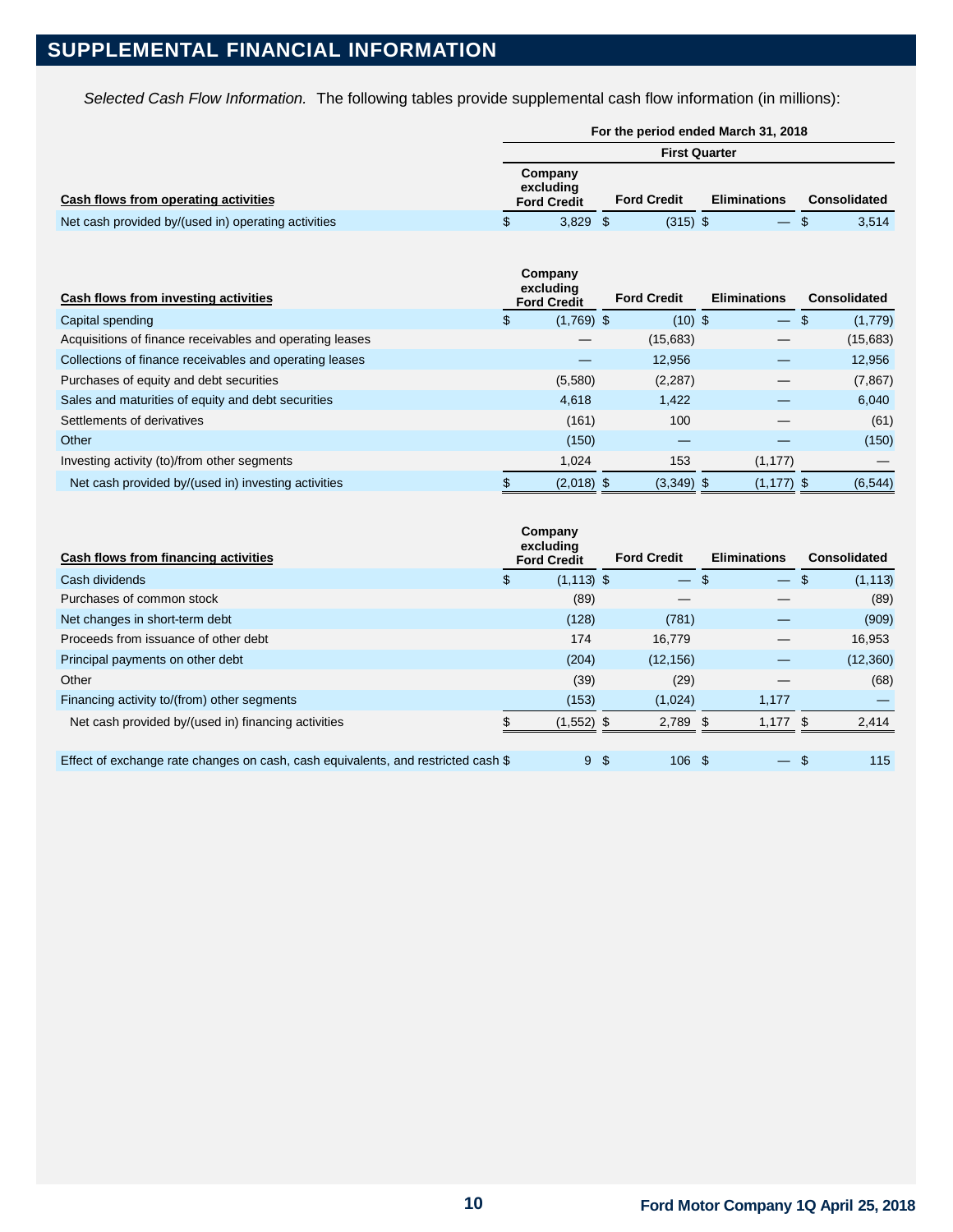## **NON-GAAP FINANCIAL MEASURES THAT SUPPLEMENT GAAP MEASURES**

We use both GAAP and non-GAAP financial measures for operational and financial decision making, and to assess Company and segment business performance. The non-GAAP measures listed below are intended to be considered by users as supplemental information to their equivalent GAAP measures, to aid investors in better understanding our financial results. We believe that these non-GAAP measures provide useful perspective on underlying business results and trends, and a means to assess our period-over-period results. These non-GAAP measures should not be considered as a substitute for, or superior to, measures of financial performance prepared in accordance with GAAP. These non-GAAP measures may not be the same as similarly titled measures used by other companies due to possible differences in method and in items or events being adjusted.

- **Company Adjusted EBIT (Most Comparable GAAP Measure: Net income attributable to Ford)**  Earnings before interest and taxes (EBIT) includes non-controlling interests and excludes interest on debt (excl. Ford Credit Debt), taxes and pre-tax special items. This non-GAAP measure is useful to management and investors because it allows users to evaluate our operating results aligned with industry reporting. Pre-tax special items consist of (i) pension and OPEB remeasurement gains and losses that are not reflective of our underlying business results, (ii) significant restructuring actions related to our efforts to match production capacity and cost structure to market demand and changing model mix, and (iii) other items that we do not necessarily consider to be indicative of earnings from ongoing operating activities. When we provide guidance for adjusted EBIT, we do not provide guidance on a net income basis because the GAAP measure will include potentially significant special items that have not yet occurred and are difficult to predict with reasonable certainty prior to year-end, including pension and OPEB remeasurement gains and losses.
- **Company Adjusted EBIT Margin (Most Comparable GAAP Measure: Net Income Attributable to Ford divided by Company Revenue)** – Company Adjusted EBIT margin is Company adjusted EBIT divided by Company revenue. This non-GAAP measure is useful to management and investors because it allows users to evaluate our operating results aligned with industry reporting.
- **Adjusted Earnings Per Share (Most Comparable GAAP Measure: Earnings Per Share)**  Measure of Company's diluted net earnings per share adjusted for impact of pre-tax special items (described above), and tax special items. The measure provides investors with useful information to evaluate performance of our business excluding items not indicative of underlying run rate of our business. When we provide guidance for adjusted earnings per share, we do not provide guidance on an earnings per share basis because the GAAP measure will include potentially significant special items that have not yet occurred and are difficult to predict with reasonable certainty prior to year-end, including pension and OPEB remeasurement gains and losses.
- **Adjusted Effective Tax Rate (Most Comparable GAAP Measure: Effective Tax Rate)**  Measure of Company's tax rate excluding pre-tax special items (described above) and tax special items. The measure provides an ongoing effective rate which investors find useful for historical comparisons and for forecasting. When we provide guidance for adjusted effective tax rate, we do not provide guidance on an effective tax rate basis because the GAAP measure will include potentially significant special items that have not yet occurred and are difficult to predict with reasonable certainty prior to year-end, including pension and OPEB remeasurement gains and losses.
- **Company Operating Cash Flow (Most Comparable GAAP Measure: Net cash provided by / (used in) operating activities)** – Measure of Company's operating cash flow excluding Ford Credit's operating cash flows. The measure contains elements management considers operating activities, including Automotive and Mobility capital spending, Ford Credit distributions to its parent and settlement of derivatives. The measure excludes cash outflows for funded pension contributions, separation payments, and other items that are considered operating cash outflows under U.S. GAAP. This measure is useful to management and investors because it is consistent with management's assessment of the Company's operating cash flow performance.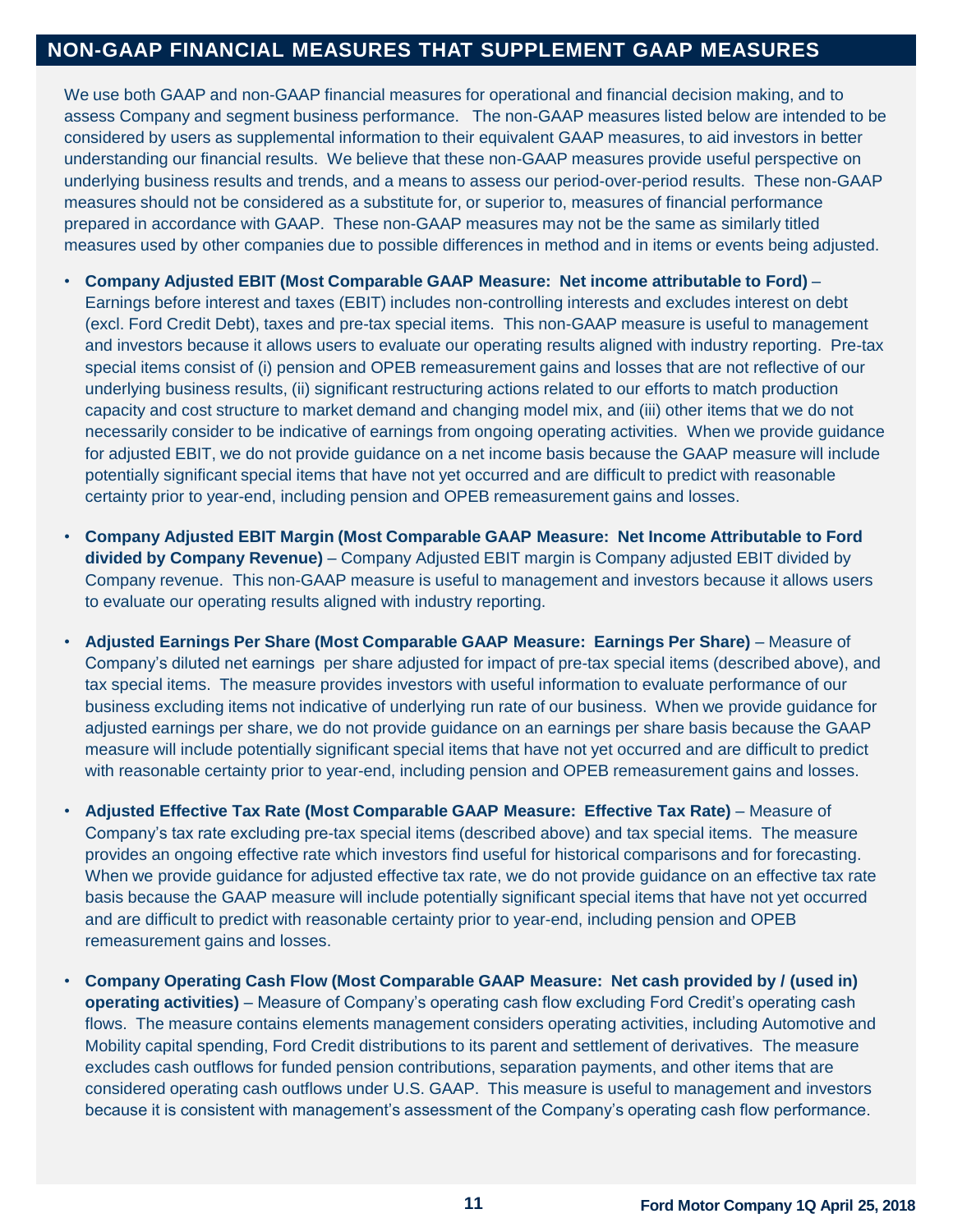# **COMPANY NET INCOME RECONCILIATION TO ADJUSTED EBIT (MILS)**

|                                                           |                           | 1Q             |                           |       | Memo:                     |          |
|-----------------------------------------------------------|---------------------------|----------------|---------------------------|-------|---------------------------|----------|
|                                                           | 2017                      |                |                           | 2018  | <b>FY 2017</b>            |          |
| Net income / (Loss) attributable to Ford (GAAP)           | $\boldsymbol{\mathsf{s}}$ | 1,592          | $\boldsymbol{\mathsf{s}}$ | 1,736 | $\mathbf{\$}$             | 7,731    |
| Income / (Loss) attributable to non-controlling interests |                           | $\overline{7}$ |                           | 9     |                           | 26       |
| Net income / (Loss)                                       | $\boldsymbol{\mathsf{s}}$ | 1,599          | $\boldsymbol{\mathsf{s}}$ | 1,745 | $\boldsymbol{\mathsf{s}}$ | 7,757    |
| Less: (Provision for) / Benefit from income taxes         |                           | (652)          |                           | (174) |                           | (402)    |
| Income / (Loss) before income taxes                       | \$                        | 2,251          | $\boldsymbol{\$}$         | 1,919 | \$                        | 8,159    |
| <b>Less: Special items pre-tax</b>                        |                           | 24             |                           | 23    |                           | (289)    |
| Income / (Loss) before special items pre-tax              | $\boldsymbol{\mathsf{s}}$ | 2,227          | $\boldsymbol{\mathsf{s}}$ | 1,896 | $\boldsymbol{\mathsf{s}}$ | 8,448    |
| <b>Less: Interest on debt</b>                             |                           | (293)          |                           | (289) |                           | (1, 190) |
| <b>Adjusted EBIT (Non-GAAP)</b>                           |                           | 2,520          |                           | 2,185 |                           | 9,638    |
| Memo:                                                     |                           |                |                           |       |                           |          |
| <b>Revenue (Bils)</b>                                     | \$                        | 39.1           | $\boldsymbol{\mathsf{s}}$ | 42.0  | $\boldsymbol{s}$          | 156.8    |
| <b>Adjusted EBIT Margin</b>                               |                           | 6.4%           |                           | 5.2%  |                           | 6.1%     |

## **COMPANY EARNINGS PER SHARE RECONCILIATION TO ADJUSTED EARNINGS PER SHARE**

|                                                          | 1Q 2017               | 1Q 2018     |
|----------------------------------------------------------|-----------------------|-------------|
| <b>Diluted After-Tax Results (Mils)</b>                  |                       |             |
| <b>Diluted after-tax results (GAAP)</b>                  | $\mathbf{s}$<br>1,592 | \$<br>1,736 |
| Less: Impact of pre-tax and tax special items            | 9                     | 19          |
| Adjusted net income – diluted (Non-GAAP)                 | 1,583                 | 1,717       |
| <b>Basic and Diluted Shares (Mils)</b>                   |                       |             |
| <b>Basic shares (average shares outstanding)</b>         | 3,976                 | 3,974       |
| Net dilutive options and unvested restricted stock units | 23                    | 23          |
| <b>Diluted shares</b>                                    | 3,999                 | 3,997       |
| Earnings per share – diluted (GAAP)                      | $\mathbf{s}$<br>0.40  | \$<br>0.43  |
| Less: Net impact of adjustments                          |                       |             |
| Adjusted earnings per share - diluted (Non-GAAP)         | 0.40                  | 0.43        |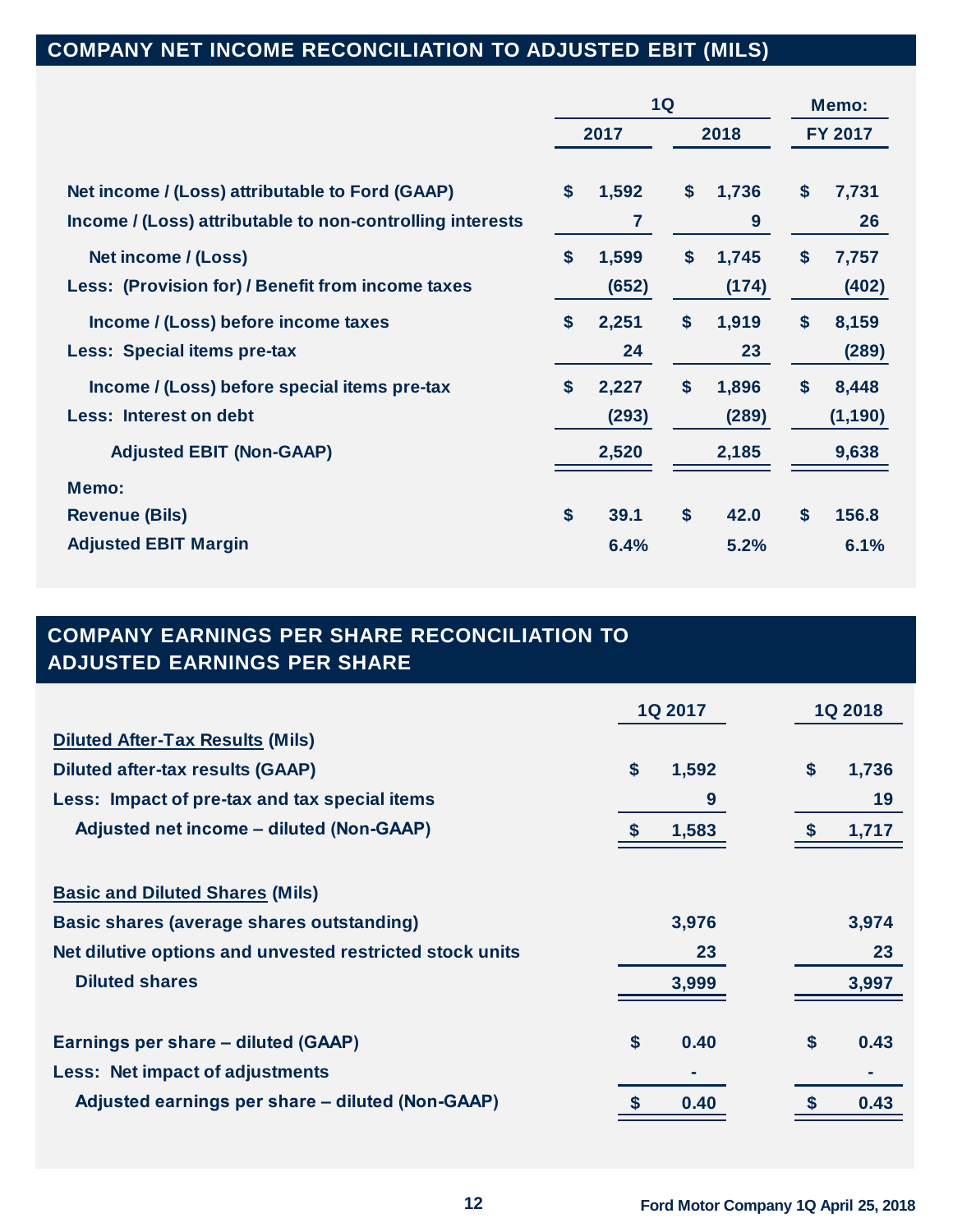## **COMPANY EFFECTIVE TAX RATE RECONCILIATION TO ADJUSTED EFFECTIVE TAX RATE**

|                                                                 |                           |       | Memo:                     |                |  |
|-----------------------------------------------------------------|---------------------------|-------|---------------------------|----------------|--|
|                                                                 | 1Q 2018                   |       |                           | <b>FY 2017</b> |  |
| <b>Pre-Tax Results (Mils)</b>                                   |                           |       |                           |                |  |
| Income / (Loss) before income taxes (GAAP)                      | $\mathbf{s}$              | 1,919 | $\boldsymbol{\mathsf{s}}$ | 8,159          |  |
| Less: Impact of special items                                   |                           | 23    |                           | (289)          |  |
| Adjusted earnings before taxes (Non-GAAP)                       |                           | 1,896 | \$                        | 8,448          |  |
| <b>Taxes (Mils)</b>                                             |                           |       |                           |                |  |
| (Provision for) / Benefit from income taxes (GAAP)              | \$                        | (174) | \$                        | (402)          |  |
| Less: Impact of special items                                   |                           | (4)   |                           | 897            |  |
| Adjusted (provision for) / benefit from income taxes (Non-GAAP) | $\boldsymbol{\mathsf{s}}$ | (170) | $\mathbf{s}$              | (1, 299)       |  |
| <b>Tax Rate</b>                                                 |                           |       |                           |                |  |
| <b>Effective tax rate (GAAP)</b>                                |                           | 9.1%  |                           | 4.9%           |  |
| Adjusted effective tax rate (Non-GAAP)                          |                           | 9.0   |                           | 15.4           |  |

## **COMPANY NET CASH PROVIDED BY / (USED IN) OPERATING ACTIVITIES RECONCILIATION TO COMPANY OPERATING CASH FLOW (MILS)**

|                                                                      | 1Q           |         |              |         |
|----------------------------------------------------------------------|--------------|---------|--------------|---------|
|                                                                      |              | 2017    |              | 2018    |
| Company net cash provided by / (Used in) operating activities (GAAP) | $\mathbf{s}$ | 4,336   | $\mathbf{s}$ | 3,514   |
| Less: Items not included in Company operating cash flows             |              |         |              |         |
| <b>Ford Credit operating cash flows</b>                              |              | 1,112   |              | (315)   |
| <b>Funded pension contributions</b>                                  |              | (236)   |              | (88)    |
| <b>Separation payments</b>                                           |              | (28)    |              | (16)    |
| Other, net                                                           |              | (55)    |              | 53      |
| Add: Items included in Company operating cash flows                  |              |         |              |         |
| <b>Automotive and Mobility capital spending</b>                      |              | (1,696) |              | (1,769) |
| <b>Ford Credit distributions</b>                                     |              | 28      |              | 1,013   |
| <b>Settlement of derivatives</b>                                     |              | 134     |              | (161)   |
| <b>Company operating cash flow (Non-GAAP)</b>                        |              | 2,009   | S            | 2,963   |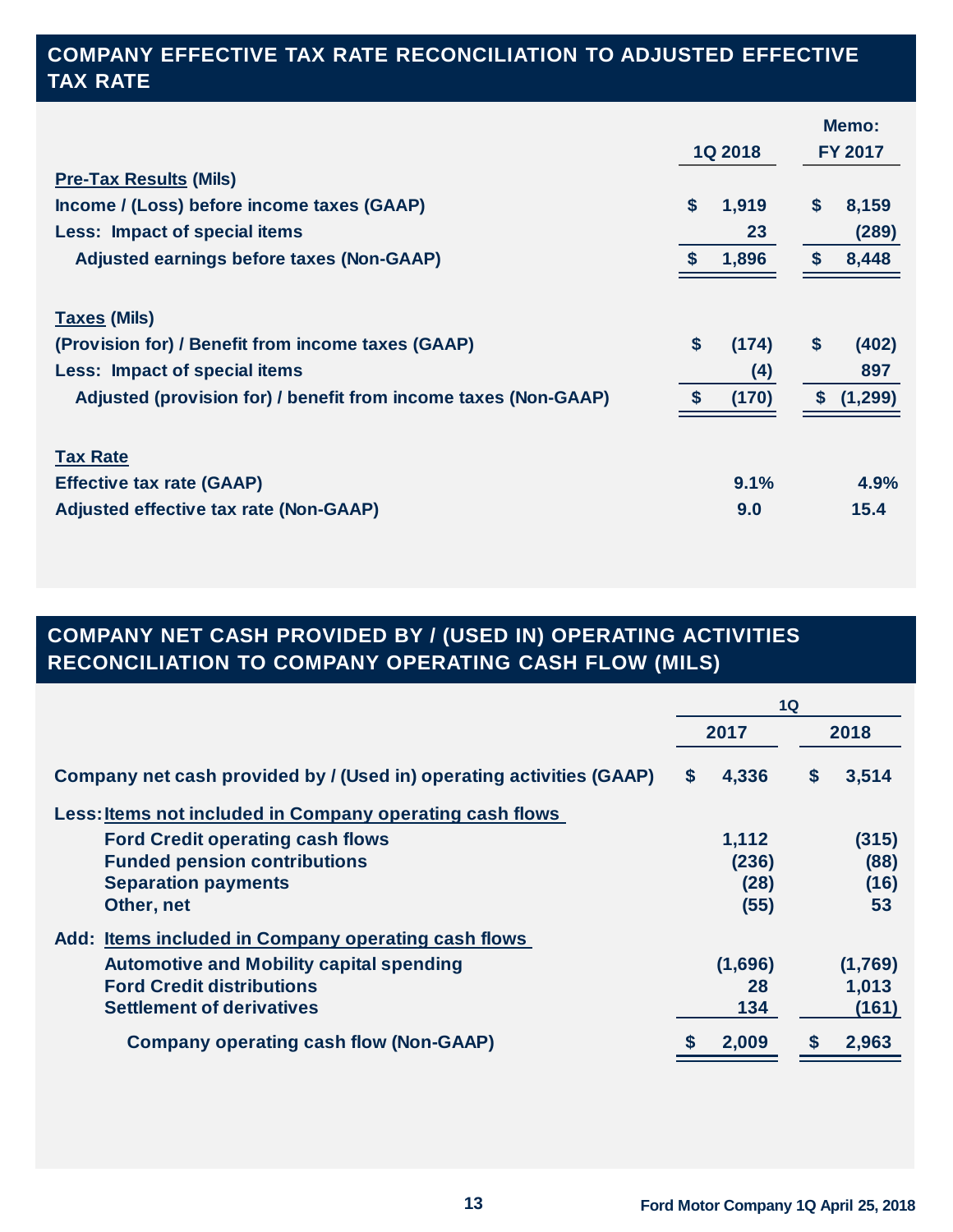# **COMPANY SPECIAL ITEMS (MILS)**

|                                                  | 1Q   |      |                           |     | Memo:        |                |  |
|--------------------------------------------------|------|------|---------------------------|-----|--------------|----------------|--|
|                                                  | 2017 |      | 2018                      |     |              | <b>FY 2017</b> |  |
| Pension and OPEB gain / (loss)                   |      |      |                           |     |              |                |  |
| Year end net pension and OPEB remeasurement loss | \$   | ٠    | \$                        | ٠   | \$           | (162)          |  |
| Other pension remeasurement gain                 |      |      |                           | 26  |              |                |  |
| <b>Pension curtailment gain</b>                  |      |      |                           | 15  |              | 354            |  |
| <b>Separation-related actions</b>                |      | (22) |                           | (9) |              | (297)          |  |
| <b>Other Items</b>                               |      |      |                           |     |              |                |  |
| <b>San Luis Potosi plant cancellation</b>        |      | 46   |                           |     |              | 41             |  |
| <b>Next-generation Focus footprint change</b>    |      |      |                           | (9) |              | (225)          |  |
| <b>Total pre-tax special items</b>               | \$   | 24   | $\boldsymbol{\mathsf{s}}$ | 23  | $\mathbf{s}$ | (289)          |  |
| <b>Tax special items</b>                         | \$   | (15) | \$                        | (4) | \$           | 897            |  |
| Memo:                                            |      |      |                           |     |              |                |  |
| Special items impact on earnings per share*      | \$   |      | \$                        |     | S            | 0.15           |  |

**\* Includes related tax effect on special items and tax special items**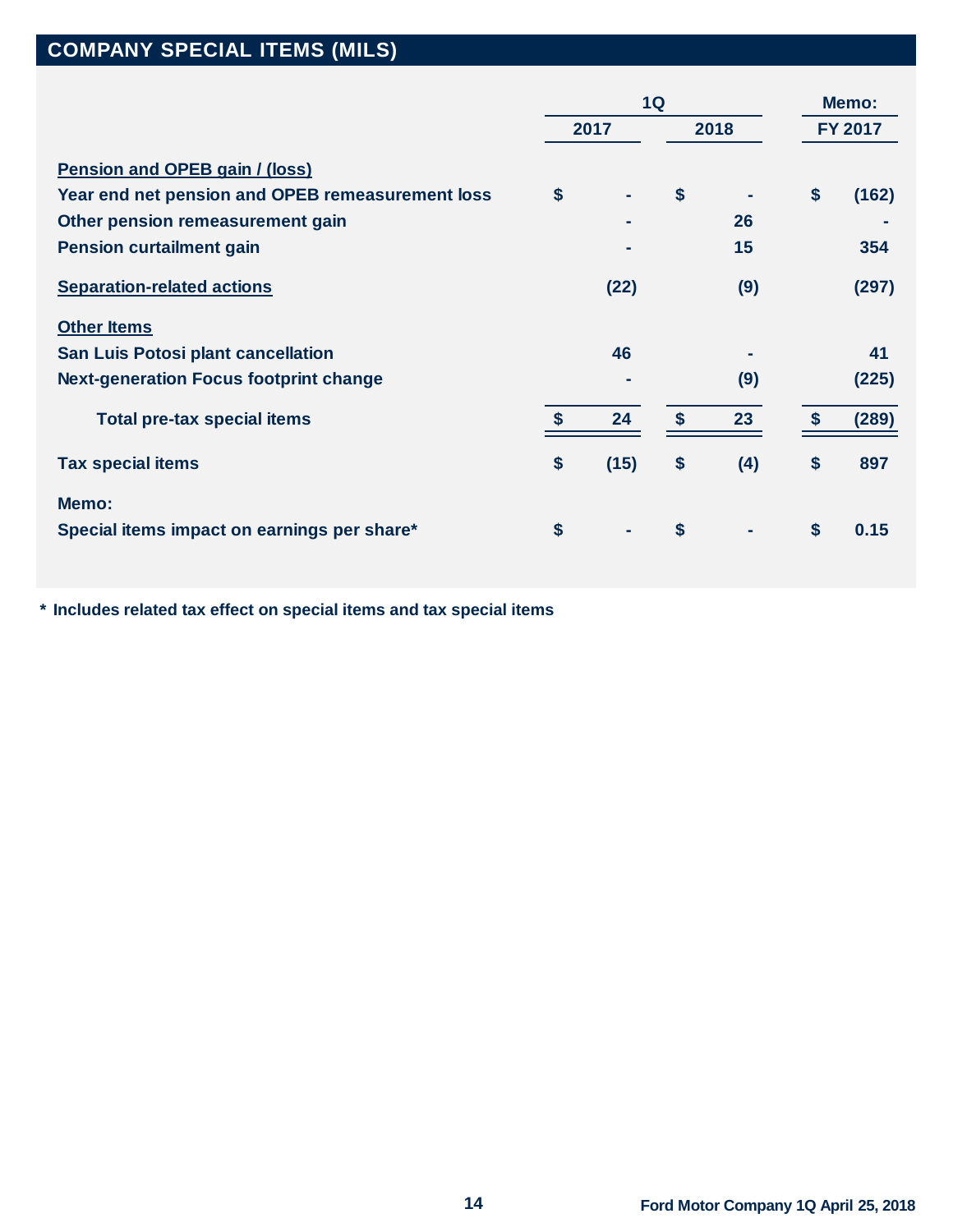# **CONSOLIDATED INCOME STATEMENT – FORD CREDIT**

### **FORD MOTOR CREDIT COMPANY LLC AND SUBSIDIARIES**

### **CONSOLIDATED INCOME STATEMENT**

**(in millions)**

|                                                      |         | For the periods ended March 31, |
|------------------------------------------------------|---------|---------------------------------|
|                                                      | 2017    | 2018                            |
|                                                      |         | <b>First Quarter</b>            |
|                                                      |         | (unaudited)                     |
| <b>Financing revenue</b>                             |         |                                 |
| <b>Operating leases</b>                              | \$      | $1,366$ \$<br>1,415             |
| Retail financing                                     | 802     | 948                             |
| Dealer financing                                     | 451     | 536                             |
| Other                                                |         | 22<br>17                        |
| Total financing revenue                              | 2,636   | 2,921                           |
| Depreciation on vehicles subject to operating leases | (1,064) | (1,028)                         |
| Interest expense                                     |         | (912)<br>(729)                  |
| Net financing margin                                 | 843     | 981                             |
| Other revenue                                        |         |                                 |
| Insurance premiums earned                            |         | 41<br>40                        |
| Fee based revenue and other                          |         | 55<br>58                        |
| Total financing margin and other revenue             |         | 1,080<br>938                    |
| <b>Expenses</b>                                      |         |                                 |
| Operating expenses                                   |         | 304<br>345                      |
| Provision for credit losses                          |         | 152<br>119                      |
| Insurance expenses                                   |         | 31<br>12                        |
| Total expenses                                       | 487     | 476                             |
| Other income, net                                    |         | 30<br>37                        |
| Income before income taxes                           | 481     | 641                             |
| Provision for / (Benefit from) income taxes          |         | 148<br>(60)                     |
| <b>Net income</b>                                    | \$      | 333<br>$\frac{1}{2}$<br>701     |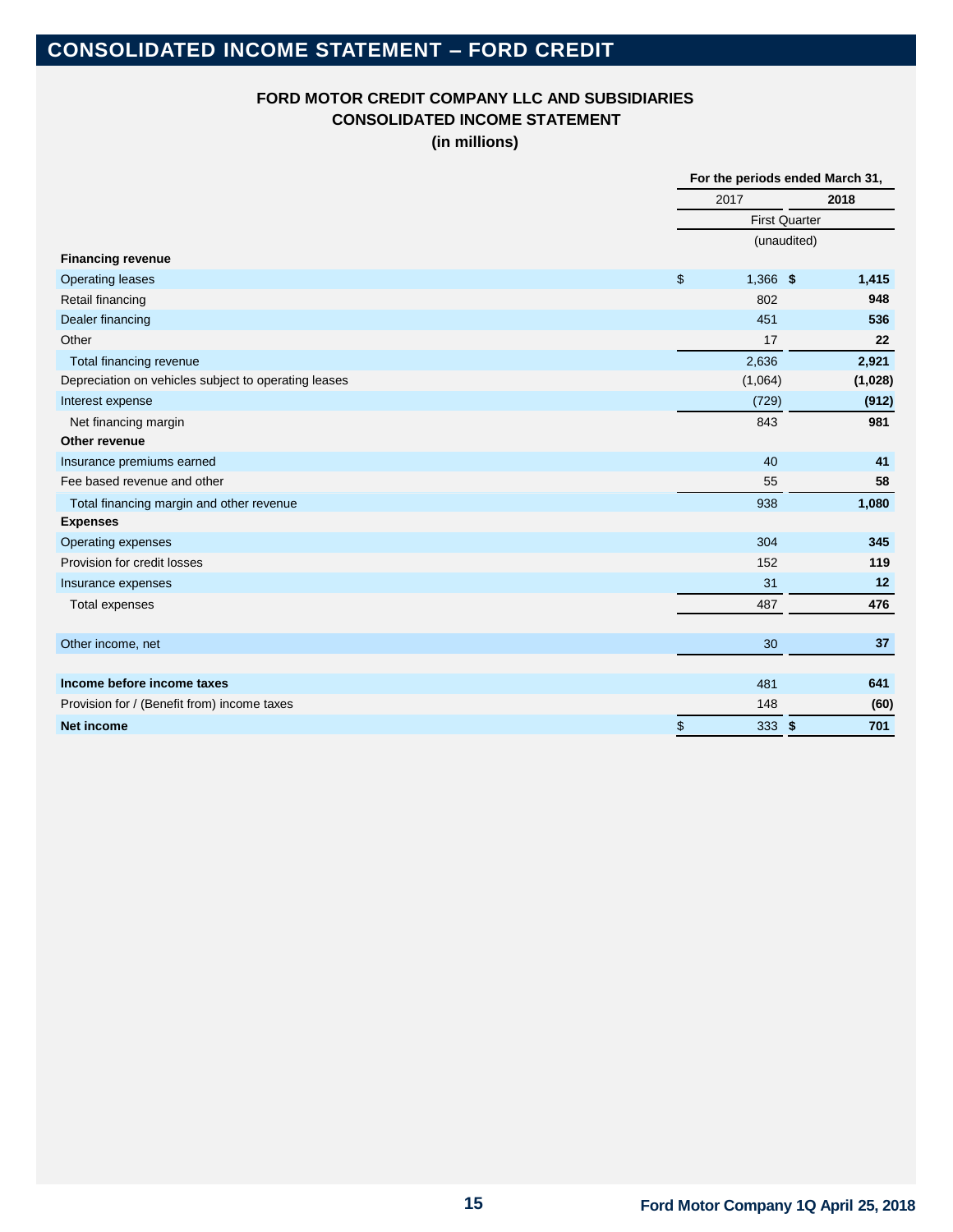# **CONSOLIDATED BALANCE SHEET – FORD CREDIT**

### **FORD MOTOR CREDIT COMPANY LLC AND SUBSIDIARIES CONSOLIDATED BALANCE SHEET (in millions)**

|                                                         |             | December 31,<br>2017 |  | March 31,<br>2018 |  |
|---------------------------------------------------------|-------------|----------------------|--|-------------------|--|
|                                                         | (unaudited) |                      |  |                   |  |
| <b>ASSETS</b>                                           |             |                      |  |                   |  |
| Cash and cash equivalents                               | \$          | $9,558$ \$           |  | 8,766             |  |
| Marketable securities                                   |             | 2,881                |  | 3,708             |  |
| Finance receivables, net                                |             | 116,003              |  | 120,936           |  |
| Net investment in operating leases                      |             | 26,661               |  | 26,715            |  |
| Notes and accounts receivable from affiliated companies |             | 1,076                |  | 903               |  |
| Derivative financial instruments                        |             | 935                  |  | 754               |  |
| Other assets                                            |             | 3,329                |  | 3,301             |  |
| <b>Total assets</b>                                     | \$          | 160,443 \$           |  | 165,083           |  |
| <b>LIABILITIES</b>                                      |             |                      |  |                   |  |
| Accounts payable                                        |             |                      |  |                   |  |
| Customer deposits, dealer reserves, and other           | \$          | $1,171$ \$           |  | 1,303             |  |
| Affiliated companies                                    |             | 592                  |  | 922               |  |
| Total accounts payable                                  |             | 1,763                |  | 2,225             |  |
| Debt                                                    |             | 137,828              |  | 141,974           |  |
| Deferred income taxes                                   |             | 2,386                |  | 2,251             |  |
| Derivative financial instruments                        |             | 310                  |  | 794               |  |
| Other liabilities and deferred income                   |             | 2,272                |  | 2,154             |  |
| <b>Total liabilities</b>                                |             | 144,559              |  | 149,398           |  |
| <b>SHAREHOLDER'S INTEREST</b>                           |             |                      |  |                   |  |
| Shareholder's interest                                  |             | 5,227                |  | 5,227             |  |
| Accumulated other comprehensive income / (loss)         |             | (419)                |  | (306)             |  |
| Retained earnings                                       |             | 11,076               |  | 10,764            |  |
| Total shareholder's interest                            |             | 15,884               |  | 15,685            |  |
| Total liabilities and shareholder's interest            | \$          | 160,443 \$           |  | 165,083           |  |